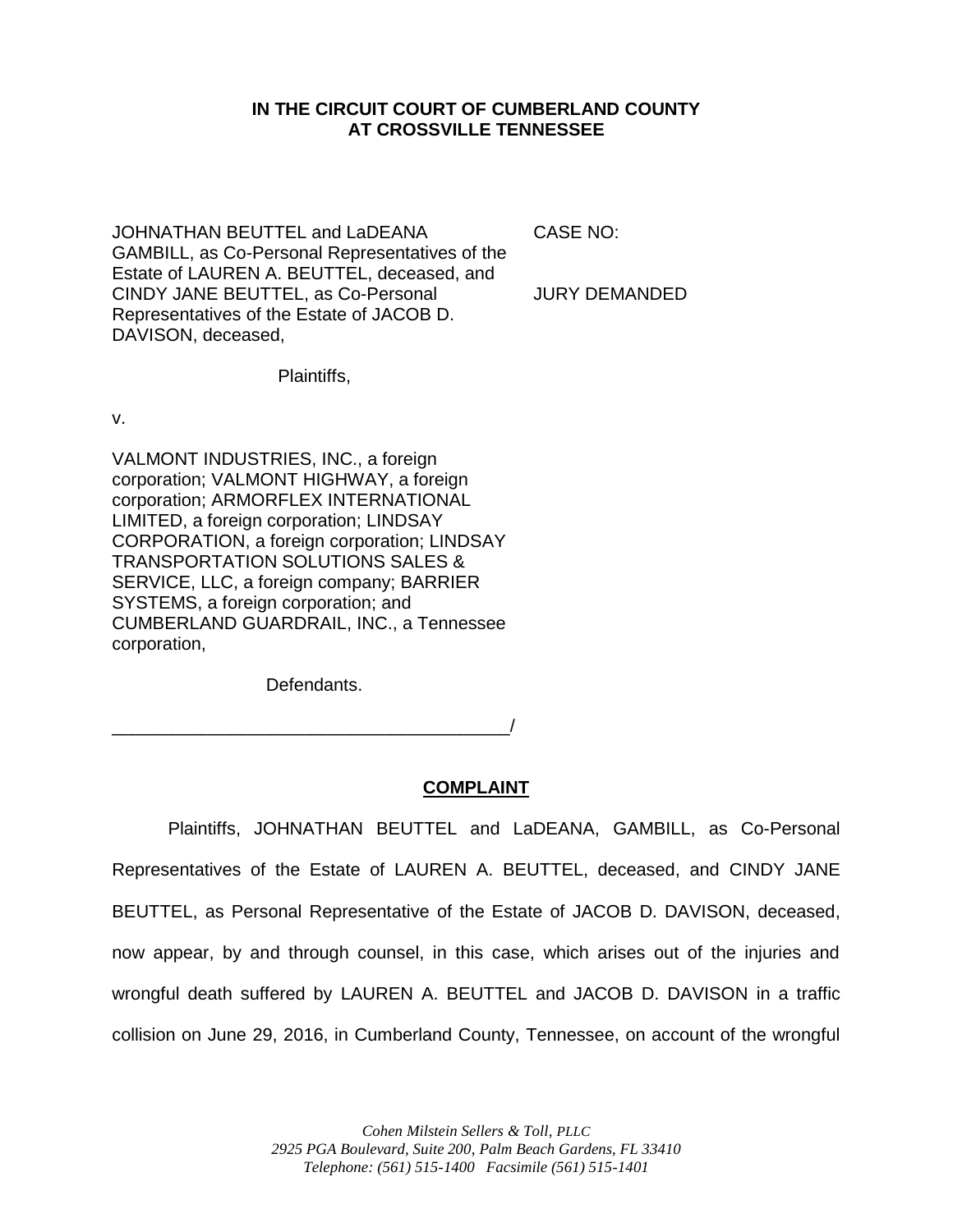and negligent conduct by and/or attributable to the Defendants herein; for cause of action against these Defendants, Plaintiffs state the following contentions:

#### **PARTIES, JURISDICTION, AND VENUE**

1. Plaintiff JOHNATHAN BEUTTEL is a citizen and resident of Johnson City, Washington County, Tennessee, residing at 3610 Cimarron Drive, Johnson City, Tennessee 37601.

2. Plaintiff LaDEANA GAMBILL is a citizen and resident of Gastonia, Gaston County, North Carolina, residing at 3625 English Garden Drive, Gastonia, North Carolina 28056.

3. Lauren Beuttel, deceased, was the natural daughter of Johnathan Beuttel and LaDeana Gambill. Lauren was born on August 11, 1994 and died on June 29, 2016.

4. JOHNATHAN BEUTTEL and LaDEANA GAMBILL, as surviving parents of Lauren Beuttel, deceased, are duly appointed as the Co-Personal Representatives of her Estate. (Letter of Administration is attached hereto as "Exhibit A.")

5. The potential beneficiaries of the Estate of Lauren Beuttel in this wrongful death action and the relationship of each to the decedent are as follows:

a. Johnathan Beuttel, surviving parent;

b. LaDeana Gambill, surviving parent; and

c. The Estate of Lauren Beuttel.

6. Plaintiff CINDY JANE BEUTTEL is a citizen and resident of Johnson City, Washington County, Tennessee, residing at 3610 Cimarron Drive, Johnson City,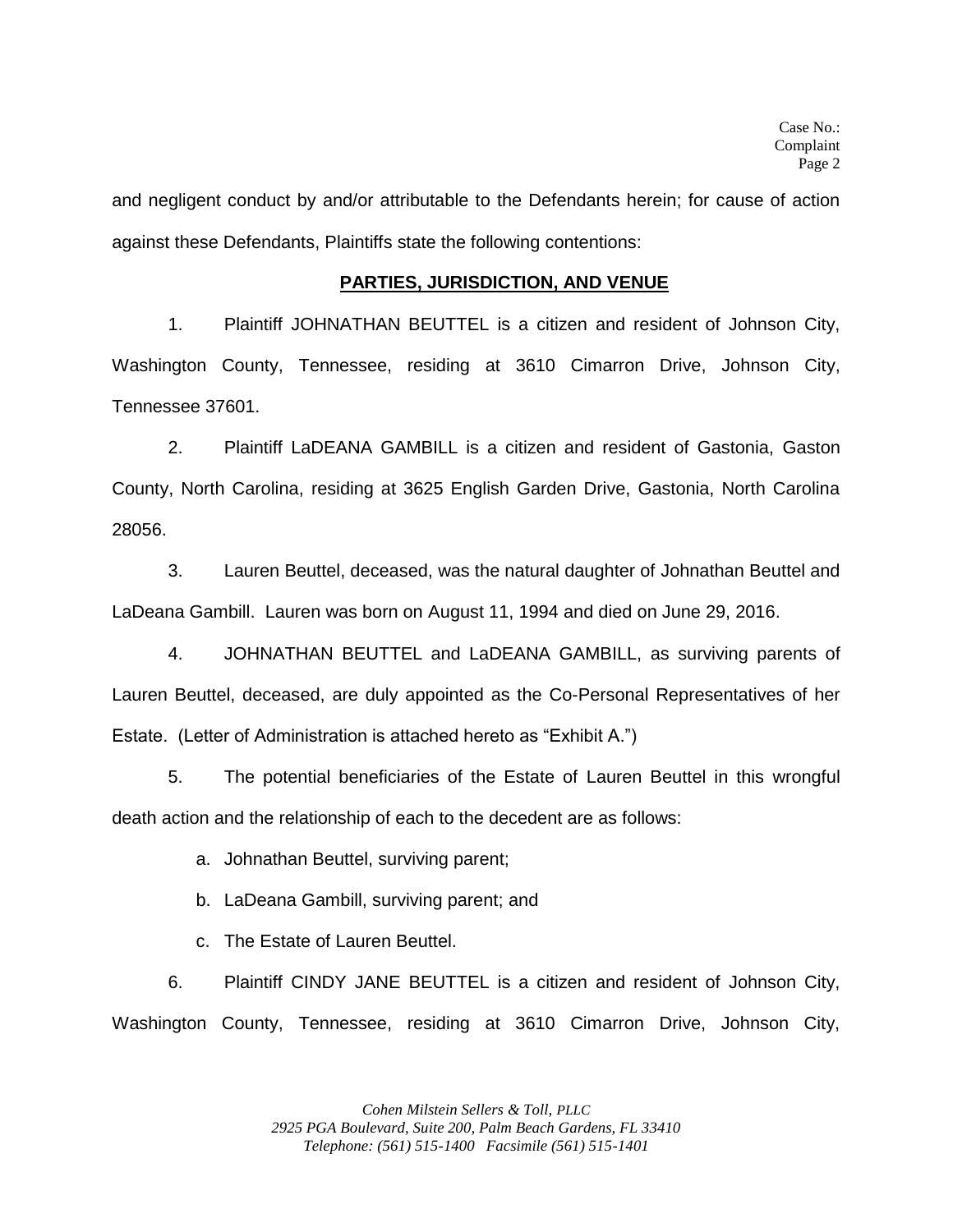Tennessee 37601. Jacob D. Davison, deceased, was the natural son of Cindy Jane Beuttel. Jacob was born on January 1, 1998 and died on June 29, 2016.

7. CINDY JANE BEUTTEL is the surviving parent of Jacob D. Davison, deceased, and is duly appointed as the Personal Representative of his Estate. (Letter of Administration is attached hereto as "Exhibit B.")

8. The potential beneficiaries of the Estate of Jacob D. Davison in this wrongful death action and the relationship of each to the decedent are as follows:

a. Cindy Jane Beuttel, surviving parent;

b. Donald Vernan Davison, surviving parent; and

c. The Estate of Jacob D. Davison.

9. Defendant VALMONT INDUSTRIES, INC., organized in the State of Nebraska, which at all relevant times was doing business in the jurisdiction of this Honorable Court. Valmont Industries is a foreign for-profit corporation organized and existing under the laws of Nebraska with its principal place of business at One Valmont Plaza, Omaha, Nebraska 68154-5215. Valmont Industries is subject to personal jurisdiction in the state of Tennessee because it is engaged in substantial and not isolated activity within the state of Tennessee; and Plaintiffs' action arises from Valmont Industries transacting business in Tennessee or contracting to supply services or things in Tennessee or contracting to supply services or things in Tennessee; committing a tortious act within Tennessee; or causing injury to persons or property within Tennessee arising out of an act or omission by Valmont Industries while, at or about the time of the injury, Valmont Industries was engaged in solicitation or service activities within Tennessee, or products,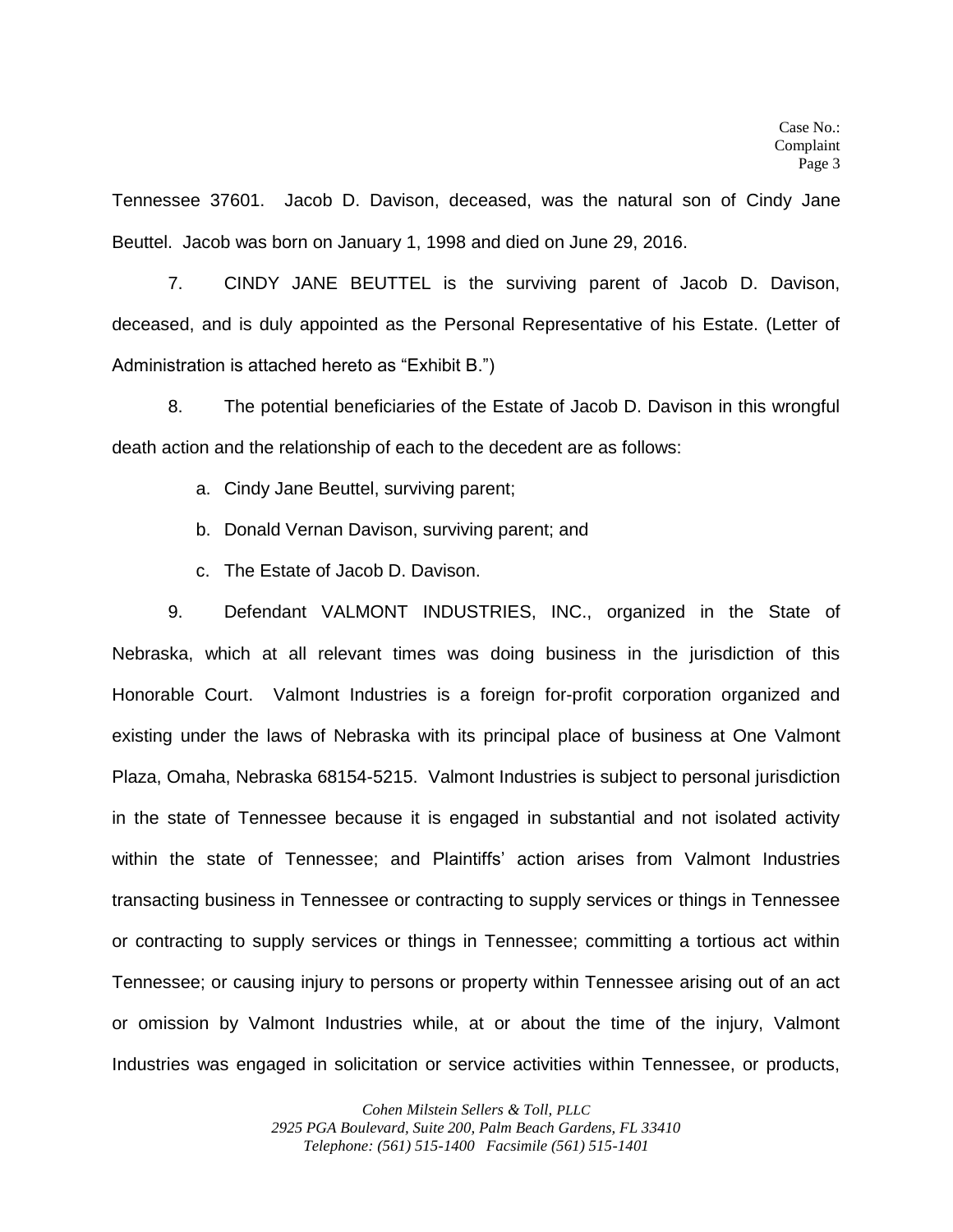materials, or things processed, serviced, or manufactured by Valmont Industries were used or consumed within Tennessee in the ordinary course of commerce, trade, or use, for which Valmont Industries derived substantial revenue. (T. C. A. § 20-2-223)

10. In 2013, Defendant Valmont Industries acquired Defendant Armorflex International Limited and its products, including the X-LITE guardrail end terminals involved in the accident at issue in this lawsuit. This acquisition amounted to a merger or de facto merger wherein liability for defects associated with the subject guardrail system was assumed by Valmont.

11. Valmont Industries designs, develops, manufactures, tests, markets, promotes, advertises, distributes, sells, and/or participates in governmental approval processes of guardrail systems installed in Tennessee and throughout the United States, including the subject guardrail and end terminal. Valmont Industries uses the registered trademark name "X-LITE" to identify its unique and patented highway guardrail end terminals. The X-LITE can be used at the termination of flexible barriers on the shoulder of a roadway or in the median.

12. Defendant VALMONT HIGHWAY, a subsidiary of Valmont Industries, Inc., is a foreign for-profit corporation organized and existing under the laws of Australia with its principal place of business at 57-65 Airds Road, Minto NSW 2566 Australia. Valmont Highway is subject to personal jurisdiction in the state of Tennessee because it is engaged in substantial and not isolated activity within the state of Tennessee; and Plaintiffs' action arises from Valmont Highway transacting business in Tennessee or contracting to supply services or things in Tennessee or contracting to supply services or things in Tennessee;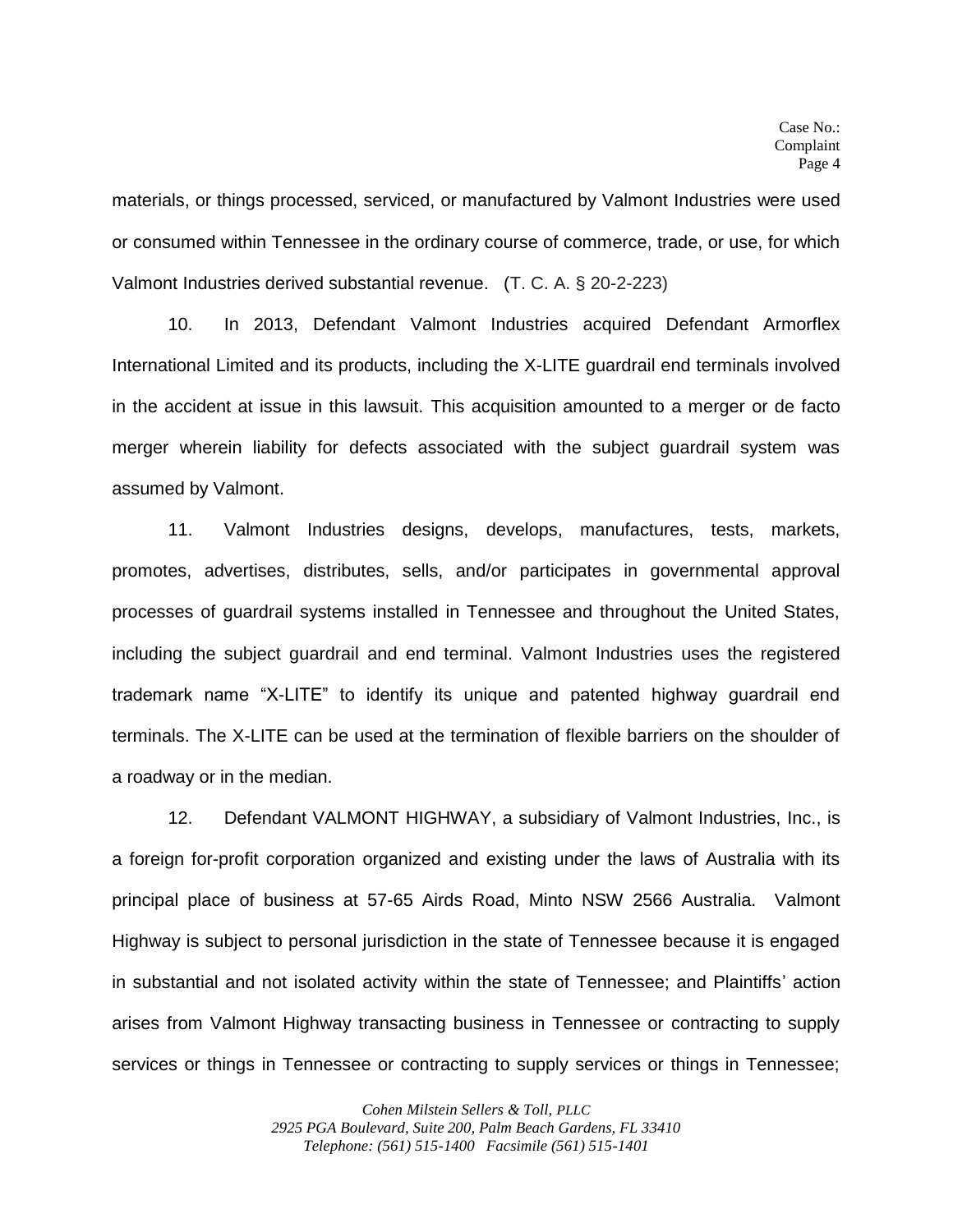committing a tortious act within Tennessee; or causing injury to persons or property within Tennessee arising out of an act or omission by Valmont Highway while, at or about the time of the injury, Valmont Highway was engaged in solicitation or service activities with in Tennessee, or products, materials, or things processed, serviced, or manufactured by Valmont Highway were used or consumed within Tennessee in the ordinary course of commerce, trade, or use, for which Valmont Highway derived substantial revenue. (T. C. A. § 20-2-223)

13. Valmont Highway, designs, develops, manufactures, tests, markets, promotes, advertises, distributes, sells, and/or participates in governmental approval processes of guardrail systems installed in Tennessee and throughout the United States, including the subject guardrail and end terminal. Valmont Highway uses the registered trademark name "X-LITE" to identify its unique and patented highway guardrail end terminals. The X-LITE can be used at the termination of flexible barriers on the shoulder of a roadway or in the median.

14. Defendant ARMORFLEX INTERNATIONAL LIMITED ("hereinafter Armorflex"), a subsidiary of Valmont Industries, Inc., is a foreign for-profit corporation organized and existing under the laws of New Zealand with its principal place of business at 8 Paul Matthew Road, Auckland 0632, New Zealand. Armorflex was acquired by Valmont Industries Inc., in 2013. Armorflex is subject to personal jurisdiction in the state of Tennessee because it is engaged in substantial and not isolated activity within the state of Tennessee; and Plaintiffs' action arises from Armorflex transacting business in Tennessee or contracting to supply services or things in Tennessee or contracting to supply services or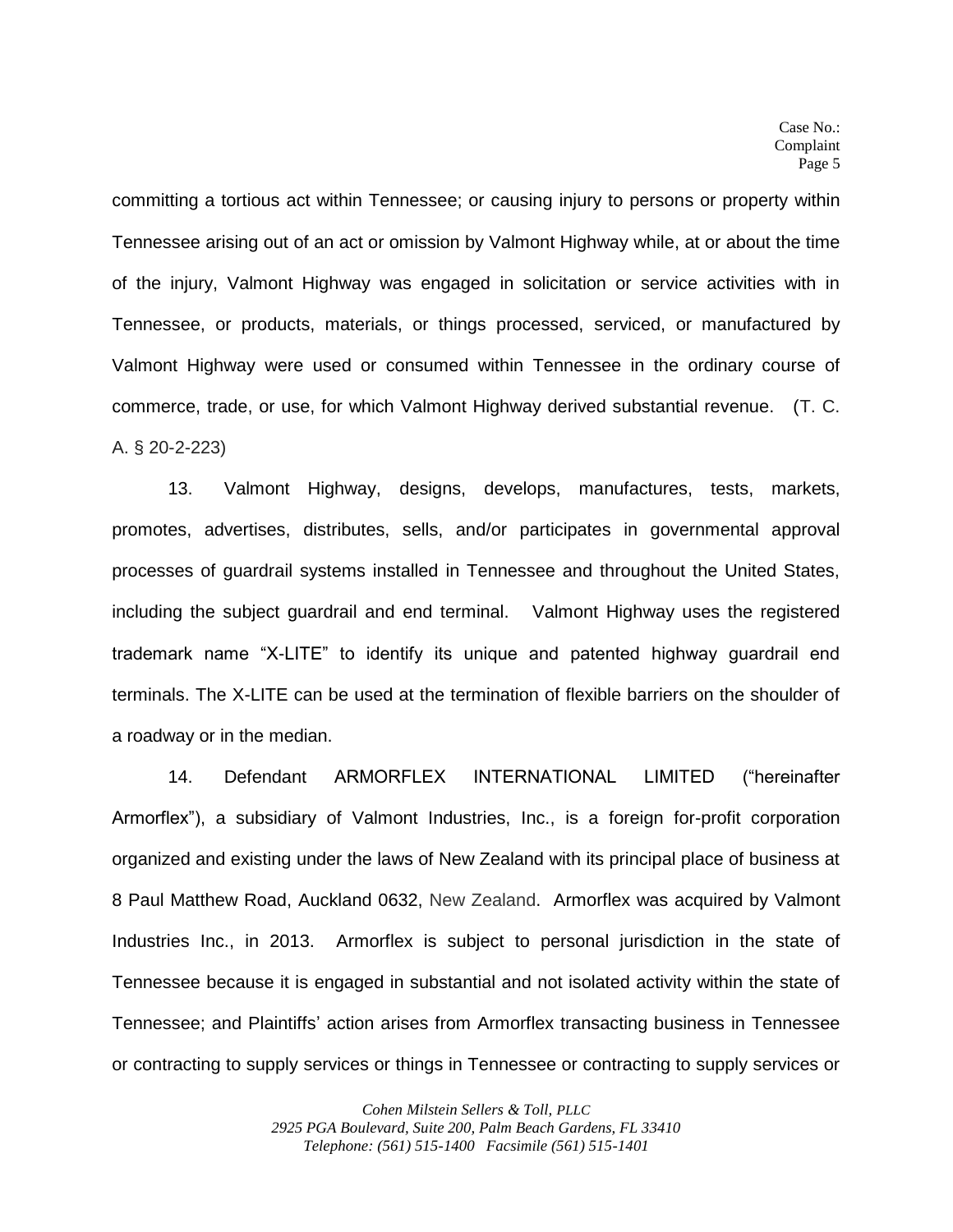things in Tennessee; committing a tortious act within Tennessee; or causing injury to persons or property within Tennessee arising out of an act or omission by Armorflex while, at or about the time of the injury, Armorflex was engaged in solicitation or service activities with in Tennessee, or products, materials, or things processed, serviced, or manufactured by Armorflex were used or consumed within Tennessee in the ordinary course of commerce, trade, or use, for which Armorflex derived substantial revenue. (T. C. A. § 20- 2-223)

15. Armorflex designs, develops, manufactures, tests, markets, promotes, advertises, distributes, sells, and participates in governmental approval processes of guardrail systems installed in Tennessee and throughout the United States, including the subject guardrail and end terminal. Armorflex uses the registered trademark name "X-LITE" to identify its unique and patented highway guardrail end terminals. The X-LITE can be used at the termination of flexible barriers on the shoulder of a roadway or in the median. Armorflex holds the patent on the X-LITE.

16. Defendant LINDSAY CORPORATION (hereinafter "Lindsay Corp") is a foreign corporation, organized in the State of Delaware, which at all relevant times was doing business in the jurisdiction of this Honorable Court. Lindsay Corp's principal place of business is located at 222 North 111th Street, Omaha, Nebraska 68164. Lindsay Corp is subject to personal jurisdiction in the state of Tennessee because it is engaged in substantial and not isolated activity within the state of Tennessee; and Plaintiffs' action arises from Lindsay Corp transacting business in Tennessee or contracting to supply services or things in Tennessee; committing a tortious act within Tennessee; or causing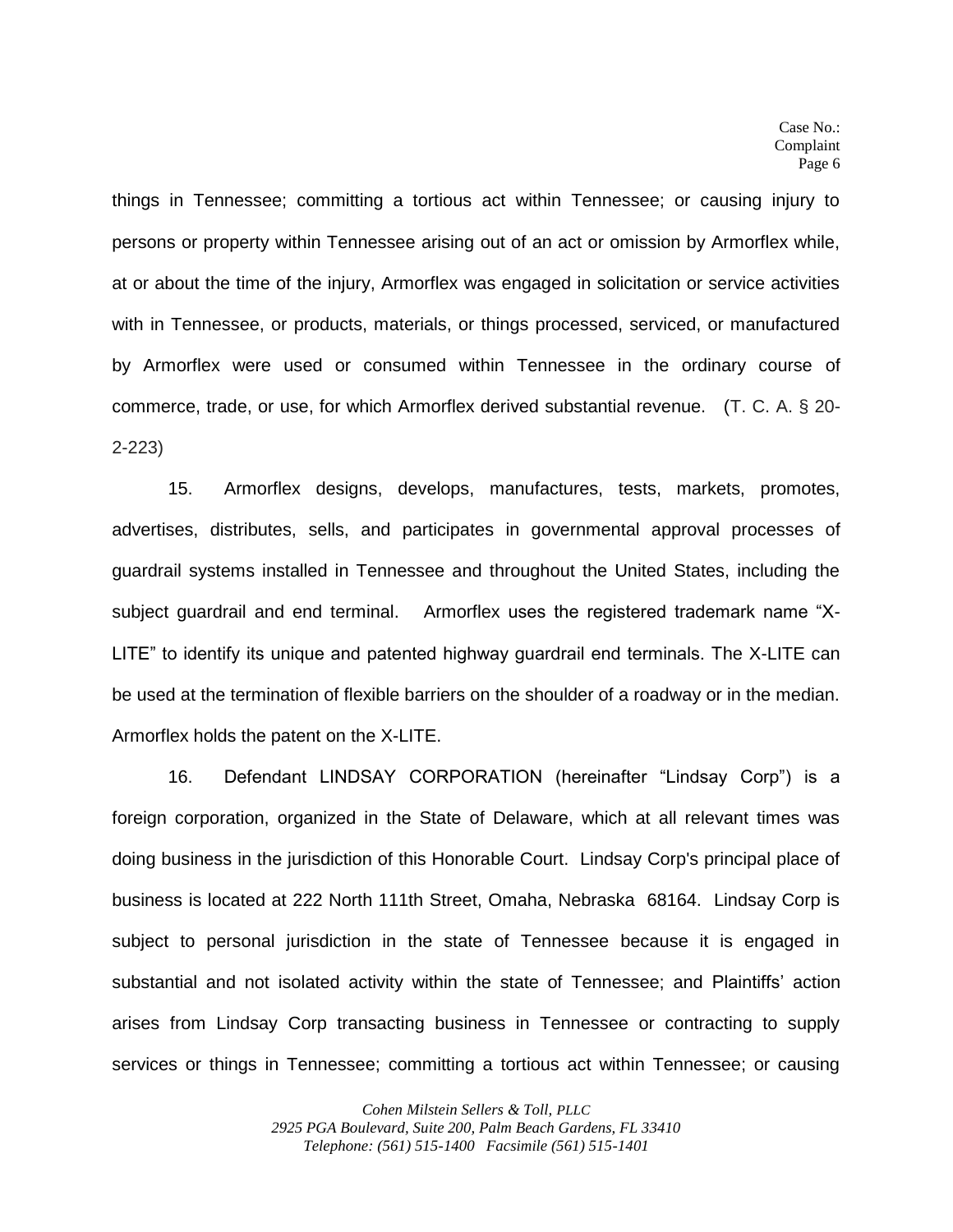injury to persons or property within Tennessee arising out of an act or omission by Lindsay Corp while, at or about the time of the injury, Lindsay Corp was engaged in solicitation or service activities within Tennessee, or products, materials, or things processed, serviced, or manufactured by Lindsay Corp were used or consumed within Tennessee in the ordinary course of commerce, trade, or use, for which Lindsey Corp derived substantial revenue. (T. C. A. § 20-2-223)

17. Lindsay Corp designs, develops, manufactures, tests, markets, promotes, advertises, distributes, sells, and participates in governmental approval processes of guardrail systems installed in Tennessee and throughout the United States, including the subject guardrail and end terminal. Lindsay Corp. uses the registered trademark name "X-LITE" to identify its unique and patented highway guardrail end terminals. The X-LITE can be used at the termination of flexible barriers on the shoulder of a roadway or in the median. Lindsay Corp. holds the license and the trademark to the patented X-LITE.

18. Defendant LINDSAY TRANSPORTATION SOLUTIONS SALES & SERVICE, INC. (hereinafter "Lindsay TSSS") is a foreign corporation, organized in the State of California, and is a wholly owned subsidiary and/or operational unit or division of Lindsay Corp, which at all relevant times was doing business in the jurisdiction of this Honorable Court. Lindsay TSSS's principal place of business is located at 180 River Road, Rio Vista, California 94571. Lindsay TSSS is subject to personal jurisdiction in the state of Tennessee because it is engaged in substantial and not isolated activity within the state of Tennessee; and Plaintiffs' action arises from Lindsay TSSS transacting business in Tennessee or contracting to supply services or things in Tennessee or contracting to supply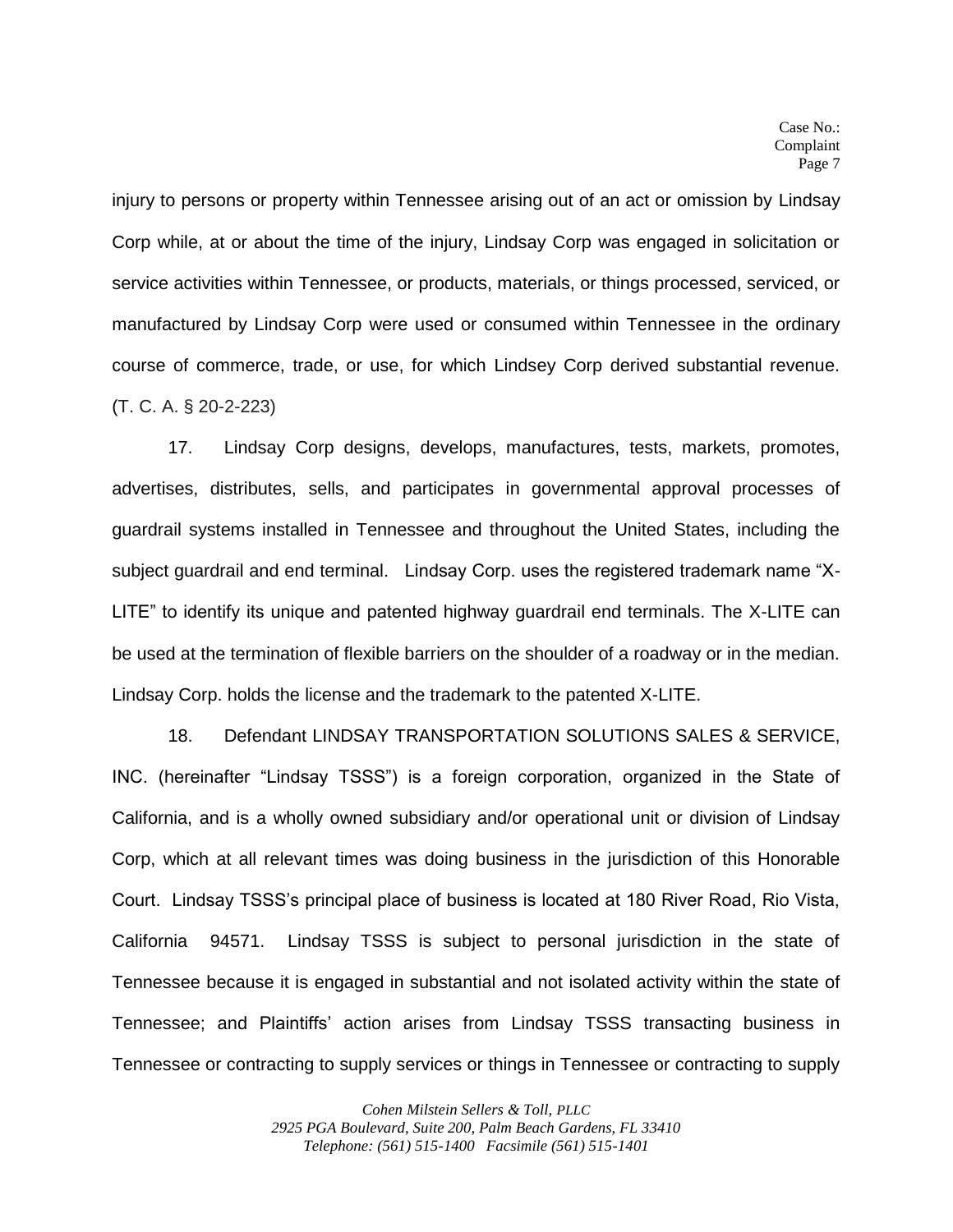services or things in Tennessee; committing a tortious act within Tennessee; or causing injury to persons or property within Tennessee arising out of an act or omission by Lindsay TSSS while, at or about the time of the injury, Lindsay TSSS was engaged in solicitation or service activities with in Tennessee, or products, materials, or things processed, serviced, or manufactured by Lindsay TSSS were used or consumed within Tennessee in the ordinary course of commerce, trade, or use, for which Lindsey Corp derived substantial revenue. (T. C. A. § 20-2-223).

19. Lindsay TSSS designs, develops, manufactures, tests, markets, promotes, advertises, distributes, sells, and participates in governmental approval processes of guardrail systems installed in Tennessee and throughout the United States, including the subject guardrail and end terminal. Lindsay TSSS uses the registered trademark name "X-LITE" to identify its unique and patented highway guardrail end terminals.. The X-LITE can be used at the termination of flexible barriers on the shoulder of a roadway or in the median.

20. Defendant BARRIER SYSTEMS, INC., (hereinafter "Barrier Systems") is a foreign corporation, organized in the State of California, and is a wholly owned subsidiary and/or operational unit or division of Lindsay Corp or Lindsay TSSS, which at all relevant times was doing business in the jurisdiction of this Honorable Court. Barrier Systems's principal place of business is located at 180 River Road, Rio Vista, California 94571. Barrier Systems is subject to personal jurisdiction in the state of Tennessee because it is engaged in substantial and not isolated activity within the state of Tennessee; and Plaintiffs' action arises from Barrier Systems transacting business in Tennessee or contracting to supply services or things in Tennessee or contracting to supply services or things in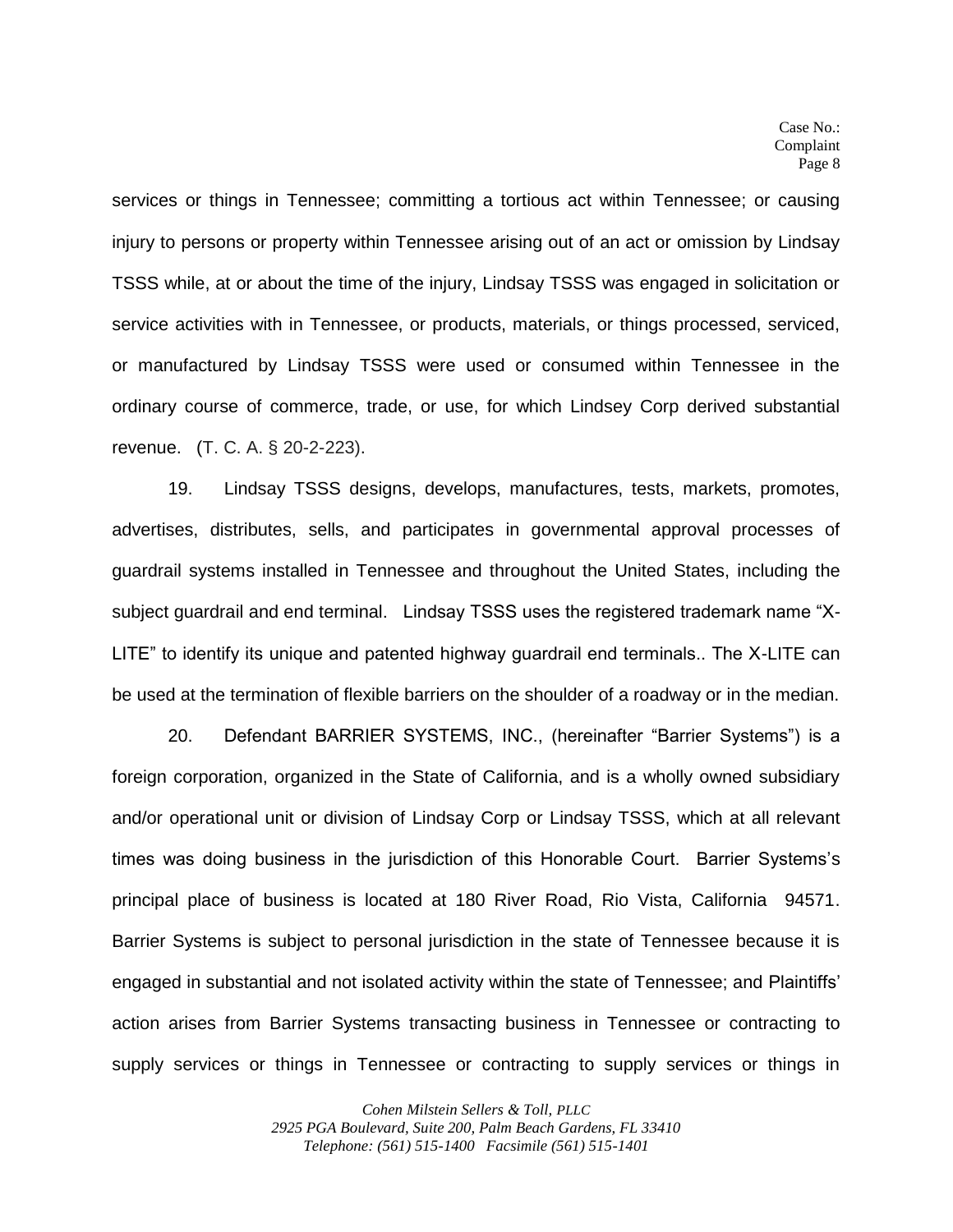Tennessee; committing a tortious act within Tennessee; or causing injury to persons or property within Tennessee arising out of an act or omission by Barrier Systems while, at or about the time of the injury, Barrier Systems was engaged in solicitation or service activities with in Tennessee, or products, materials, or things processed, serviced, or manufactured by Barrier Systems were used or consumed within Tennessee in the ordinary course of commerce, trade, or use, for which Barrier Systems derived substantial revenue. (T. C. A. § 20-2-223)

21. Barrier Systems designs, develops, manufactures, tests, markets, promotes, advertises, distributes, sells, and participates in governmental approval processes of guardrail terminals in Tennessee and throughout the United States, including the subject guardrail and end terminal. The X-LITE can be used at the termination of flexible barriers on the shoulder of a roadway or in the median.

22. Defendant CUMBERLAND GUARDRAIL, INC. [hereinafter "Cumberland"] is a Tennessee for-profit corporation, which at all relevant times was doing business in the jurisdiction of this Honorable Court. Cumberland's principal place of business is located at 478 N. Grove Street, Pikeville, Tennessee 37367. Cumberland is subject to personal jurisdiction in the state of Tennessee because it is a Tennessee citizen; it is engaged in substantial and not isolated activity within the state of Tennessee; and Plaintiffs' action arises from Cumberland transacting business in Tennessee or contracting to supply services or things in Tennessee or contracting to supply services or things in Tennessee; committing a tortious act within Tennessee; or causing injury to persons or property within Tennessee arising out of an act or omission by Cumberland while, at or about the time of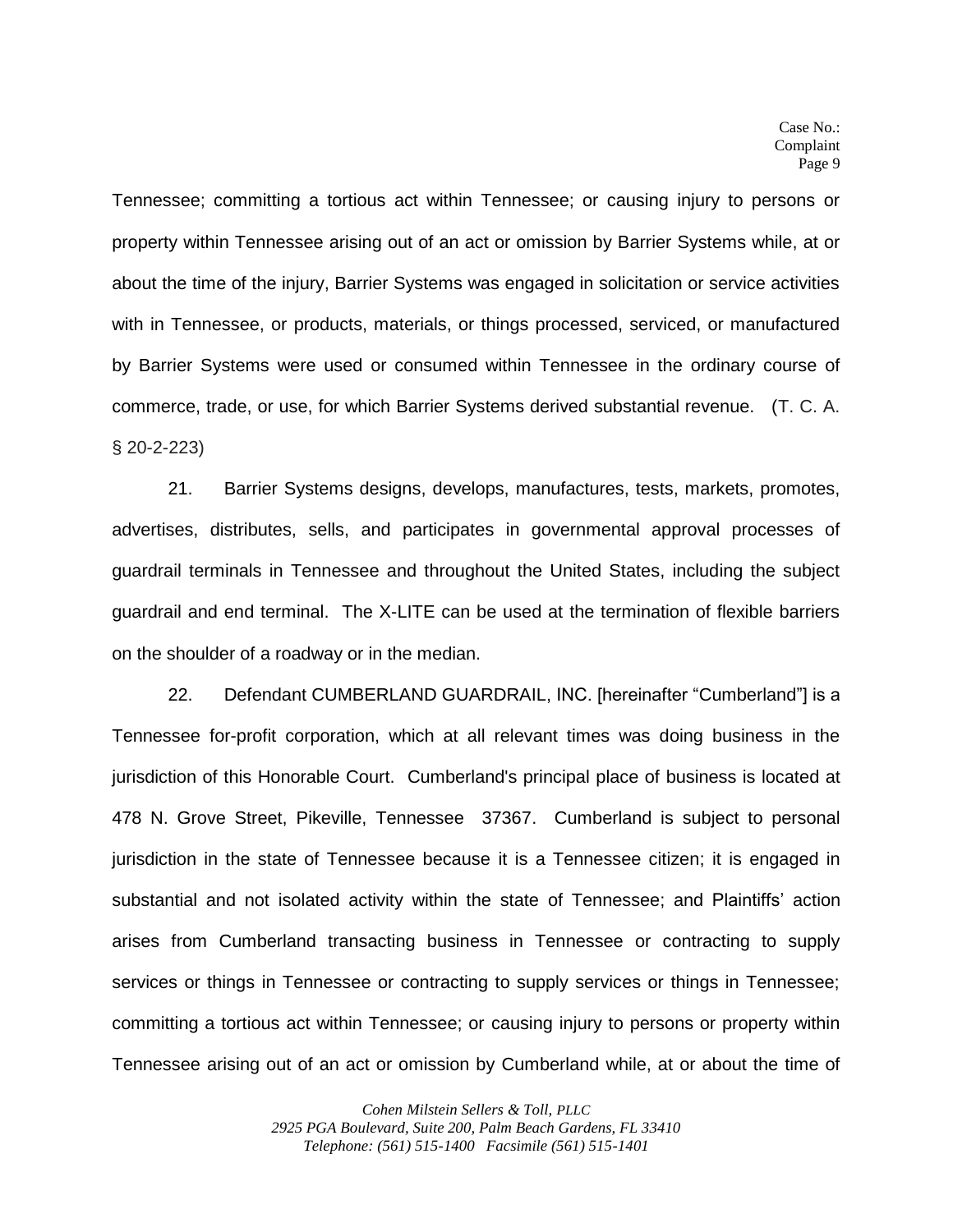the injury, Cumberland was engaged in solicitation or service activities with in Tennessee, or products, materials, or things processed, or serviced by Cumberland were used or consumed within Tennessee in the ordinary course of commerce, trade, or use, for which Cumberland derived substantial revenue. (T. C. A. § 20-2-223)

23. Cumberland maintains, inspects, and/or installs guardrail terminals and end terminals in Tennessee, including the subject guardrail and end terminal.

24. VALMONT INDUSTRIES, INC.; VALMONT HIGHWAY; ARMORFLEX INTERNATIONAL LIMITED; LINDSAY CORPORATION; LINDSAY TRANSPORTATION SOLUTIONS SALES & SERVICE, LLC; and BARRIER SYSTEMS are referred to as collectively "Lindsay" or "Lindsay Defendants."

25. Jurisdiction and venue are proper in this Honorable Court because Cumberland County is the county in which the subject accident giving rise to this Complaint took place.

#### **ALLEGATIONS COMMON TO ALL COUNTS**

26. On or about June 29, 2016, on Interstate 40 near mile marker 315.75 in Cumberland County, Tennessee, Jacob Davison was the driver of and Lauren Beuttel was a rear seated passenger in a 2004 Toyota Solara, Vehicle Identification Number ("VIN") 4T1CA30P44U016415, Tennessee License Number 122016.

27. At that time and place, the 2004 Toyota was traveling eastbound on I-40, within the speed limit, when it left the roadway off the left shoulder into the median and immediately thereafter, the left front of the Toyota collided straight on with the X-Lite guardrail end terminal that bordered I-40.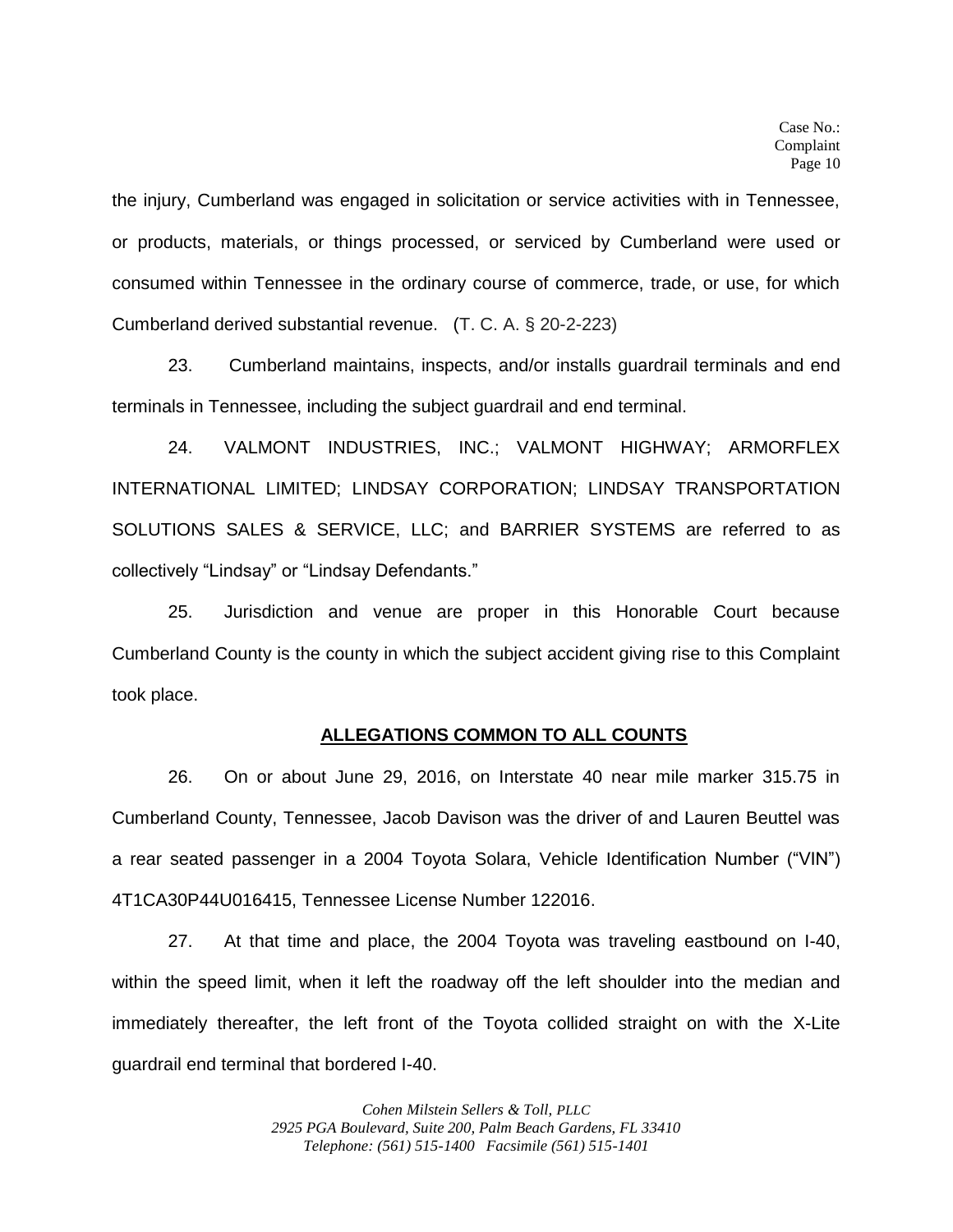28. During the collision, the X-Lite end terminal and rail system failed to perform its intended safety function and purpose due to a defect(s) with its design, manufacturing, and/or warnings. Specifically, the X-Lite guardrail failed to properly perform/telescope upon impact. As a result, when the X-Lite end terminal was impacted by the Toyota, it was not able to maintain its integrity and stop the W-beams, thus allowing the W-beams to pierce through the Toyota's front fender, cowling, and floor board and enter its driver's side occupant compartment. Further, the W-beams traveled through the occupant compartment to the trunk area before turning and re-entering the occupant compartment.

29. During the collision, two W-beams penetrated the occupant compartment of the vehicle where Jason Davison and Lauren Beuttel were sitting, and violently struck both Mr. Davison and Ms. Beuttel, causing each to suffer fatal injuries.

30. In the alternative, the X-LITE guardrail failed to perform as intended during the collision because it was improperly installed by Cumberland due to the Lindsay Defendants failure to provide adequate installation and/or maintenance instructions.

#### **COUNT I – NEGLIGENCE AGAINST THE LINDSAY DEFENDANTS**

31. Plaintiffs hereby incorporate by reference previous paragraphs 1 through 30 as if fully set forth herein:

32. The Lindsay Defendants owed a duty of reasonable care in the design development, testing, manufacture, assembly, inspection, marketing, distribution, promotion, training, advertisement and sale of the Subject Guardrail so as to avoid exposing Plaintiffs to unnecessary and unreasonable risks.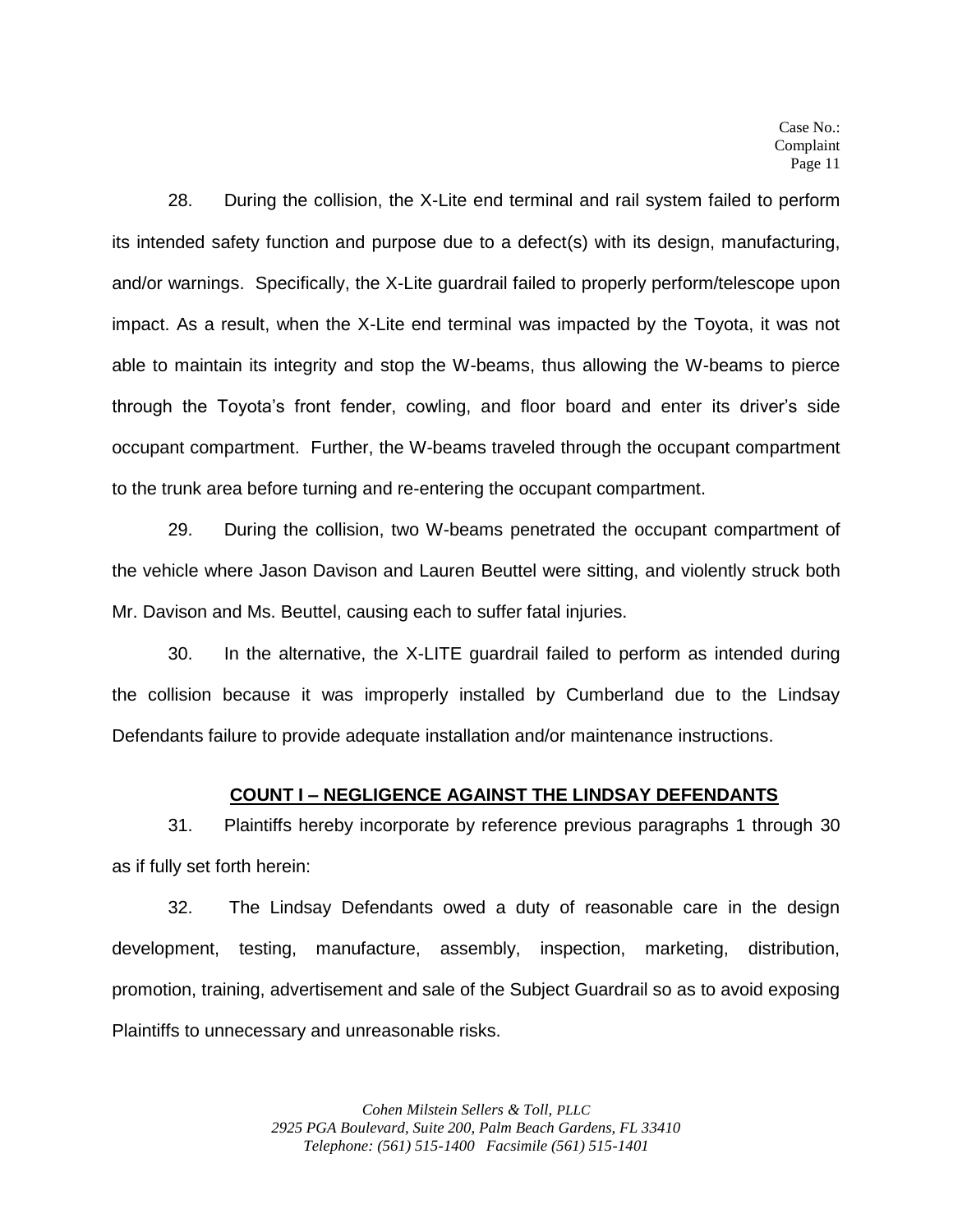33. The Lindsay Defendants breached that duty in one or more of the following

ways:

- a. By negligently failing to use due care in the design, development, manufacture, assembly, testing, inspection, marketing, promotion, training, distribution, advertising, sale, or processing of the Subject Guardrail and its component parts, in order to avoid the aforementioned risks to individuals;
- b. By failing to adequately warn foreseeable purchasers, installers, and end users of the unreasonable dangerous and defective condition(s) of the X-LITE end terminal, despite the fact that they knew or should have known of the unreasonably dangerous condition(s);
- c. By failing to disclose known problems and defects;
- d. By marketing the X-LITE as safe;
- e. By failing to adequately provide proper and clear installation, repair, maintenance, and/or instruction manuals, and failing to provide adequate warnings;
- f. By failing to comply with reasonable and necessary guidelines, including those of the Department of Transportation, the Federal Highway Administration, and/or the National Cooperative Highway Research Program (NCHRP);
- g. By failing to design and/or manufacture the X-LITE end terminal according to the specifications created by the Texas Transportation Institute and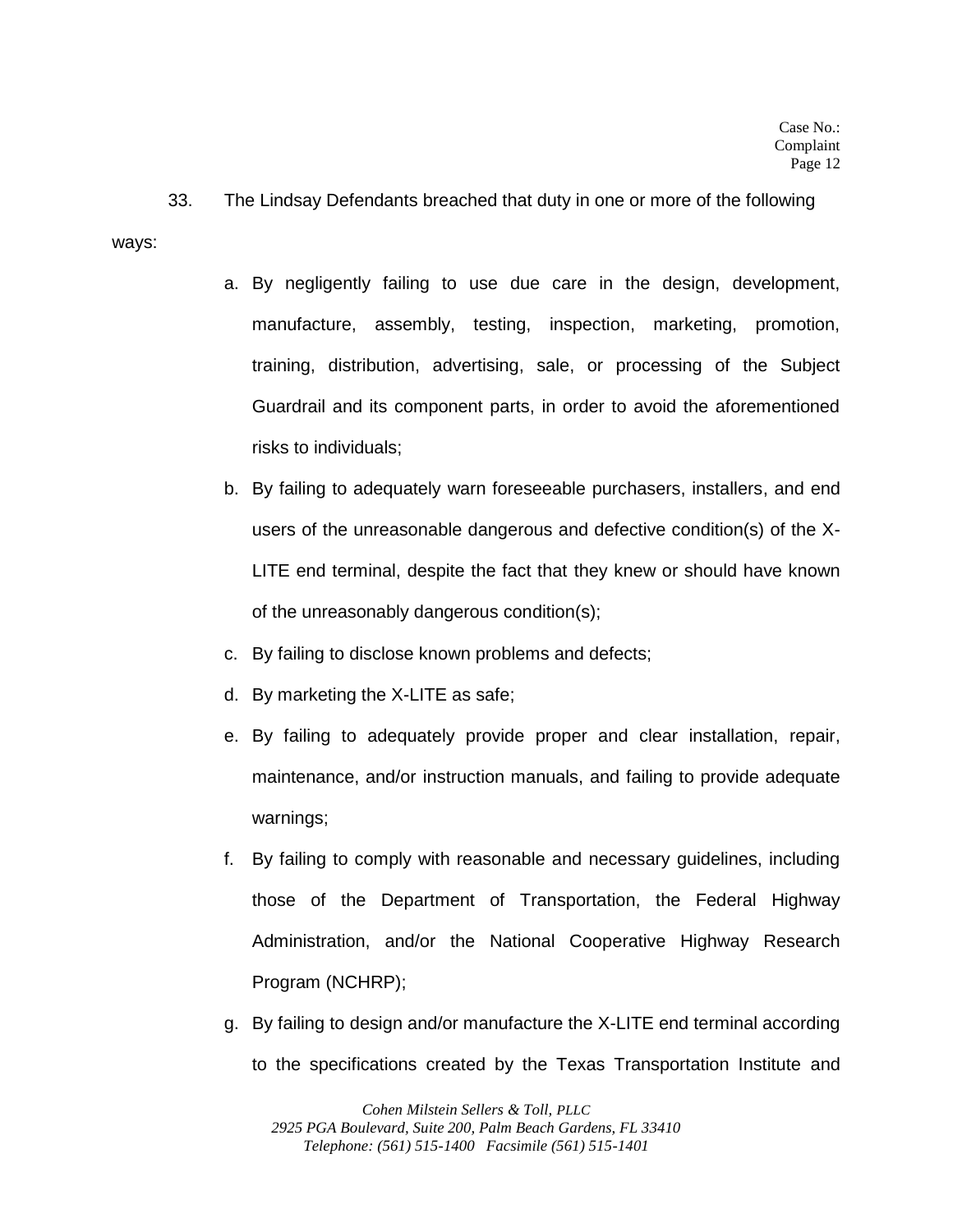approved by the Department of Transportation, the Federal Highway Administration, and/or the NCHRP;

- h. By failing to make timely corrections to the design of the subject guardrail to correct the guardrail system;
- i. By failing to adequately identify and mitigate the hazards associated with the guardrail system in accordance with good engineering practices;
- j. By failing to adequately test the subject guardrail system, including the head and rail system, to ensure it provided foreseeable owners and passengers of the motoring public with reasonable safety in foreseeable impacts;
- k. By manipulating, misrepresenting, and/or concealing testing data pertaining to the subject guardrail system;
- l. By failing to disclose known problems and defects;
- m. By failing to meet or exceed internal corporate guidelines;
- n. By failing to recall the guardrail system or, alternatively, retrofitting the guardrail system to provide reasonable safety for the motoring public; and
- o. By failing to recall the X-LITE end terminal to enhance safety.

34. As a direct and proximate result of the Lindsay Defendants negligence, Lauren Beuttel suffered fatal injuries and the Defendants are responsible for her death and damages as set forth below:

> a. Johnathan Beuttel, the surviving parent of Lauren Beuttel, deceased, has suffered and will continue to suffer mental and physical suffering, loss of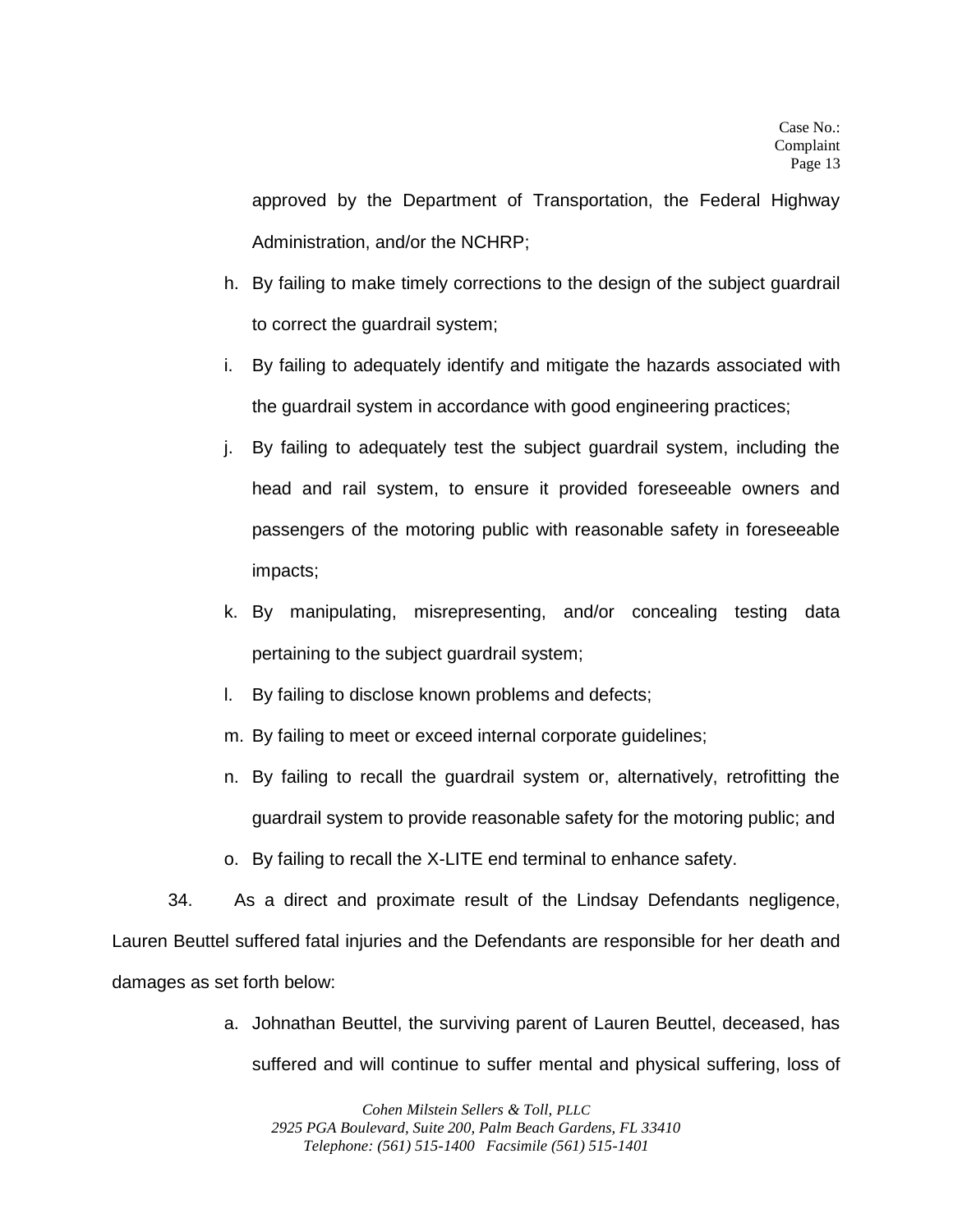society and companionship, and all other damages and expenses allowed under Tennessee law;

- b. LaDeana Gambill, the surviving parent of Lauren Beuttel, deceased, has suffered and will continue to suffer mental and physical suffering, loss of society and companionship, and all other damages and expenses allowed under Tennessee law; and
- c. The Estate of Lauren Beuttel has lost prospective net accumulations and has incurred medical and funeral expenses due to the decedent's injury and death.

35. As a direct and proximate result of the Lindsay Defendants' negligence, Jacob Davison suffered fatal injuries and the Defendants are responsible for his death and damages as set forth below:

- a. Cindy Jane Beuttel, the surviving parent of Jacob Davison, deceased, has suffered and will continue to suffer mental and physical suffering, loss of society and companionship, and all other damages and expenses allowed under Tennessee law;
- b. Donald Vernan Davison, the surviving parent of Jacob Davison, deceased, has suffered and will continue to suffer mental and physical suffering, loss of society and companionship, and all other damages and expenses allowed under Tennessee law; and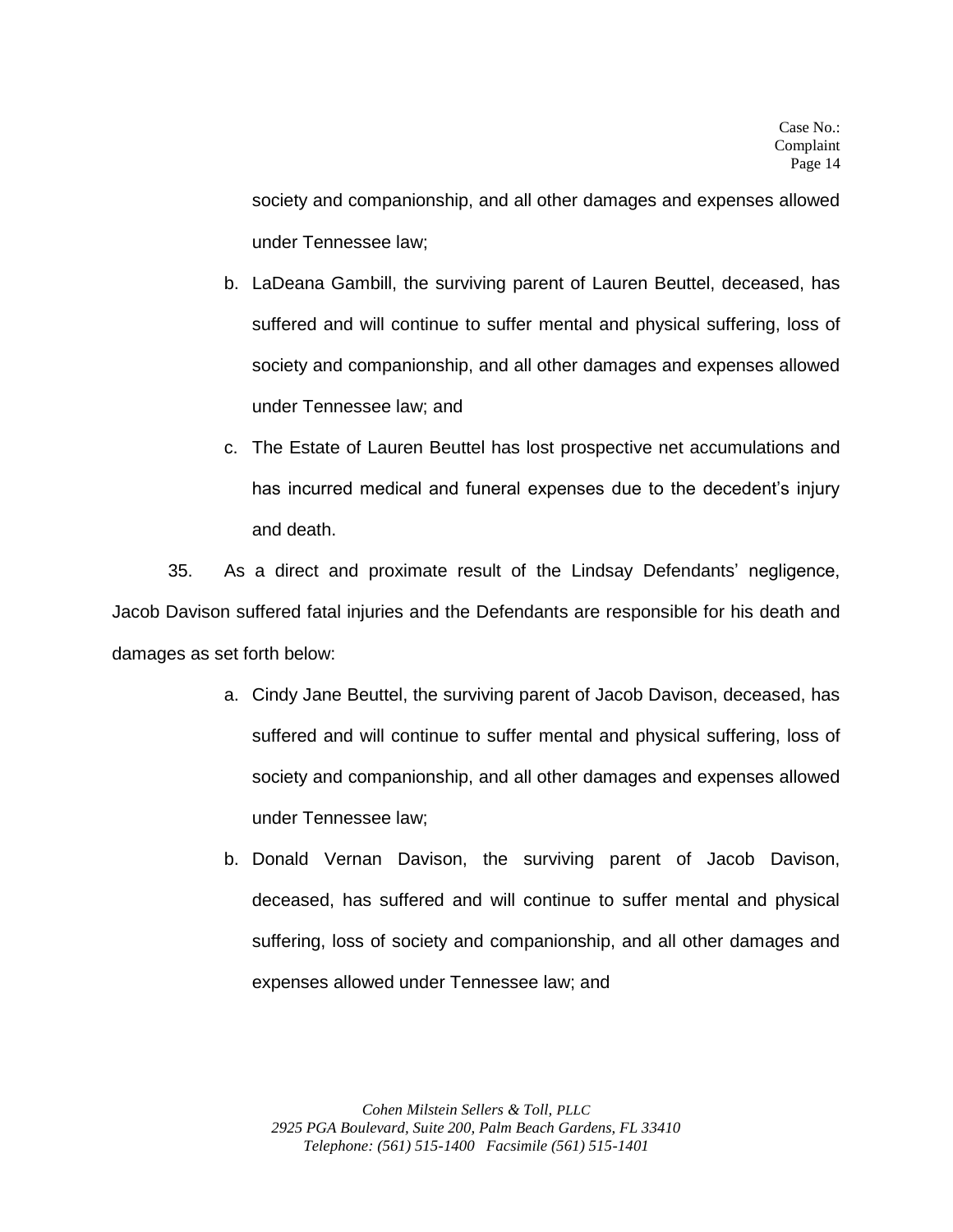c. The Estate of Jason Davison has lost prospective net accumulations and has incurred medical and funeral expenses due to the decedent's injury and death.

WHEREFORE, Plaintiffs, JOHNATHAN BEUTTEL and LaDEANA GAMBILL, as the Co-Personal Representatives of the Estate of LAUREN A. BEUTTEL, deceased, and CINDY JANE BEUTTEL, as Personal Representative of the Estate of JACOB D. DAVISON, deceased, for the benefit of the respective survivors and Estates, demand judgment for compensatory damages and costs against Defendants, VALMONT INDUSTRIES, INC.; VALMONT HIGHWAY; ARMORFLEX INTERNATIONAL LIMITED; LINDSAY CORPORATION; LINDSAY TRANSPORTATION SOLUTIONS SALES & SERVICE, LLC; and BARRIER SYSTEMS.

#### **COUNT II- STRICT LIABILITY AGAINST THE LINDSAY DEFENDANTS**

36. Plaintiffs hereby incorporate by reference previous paragraphs 1 through 30 as if fully set forth herein.

37. This is a Count for strict liability against the Lindsay Defendants.

38. At all times material to this cause of action, the Lindsay Defendants were in the business of, and gained profits from, the design development, testing, manufacture, assembly, inspection, marketing, distribution, promotion, advertisement, and/or sale of X-LITE guardrail system through the stream of commerce.

39. At all times material to this cause of action, the subject Guardrail system was unreasonably dangerous and defective because: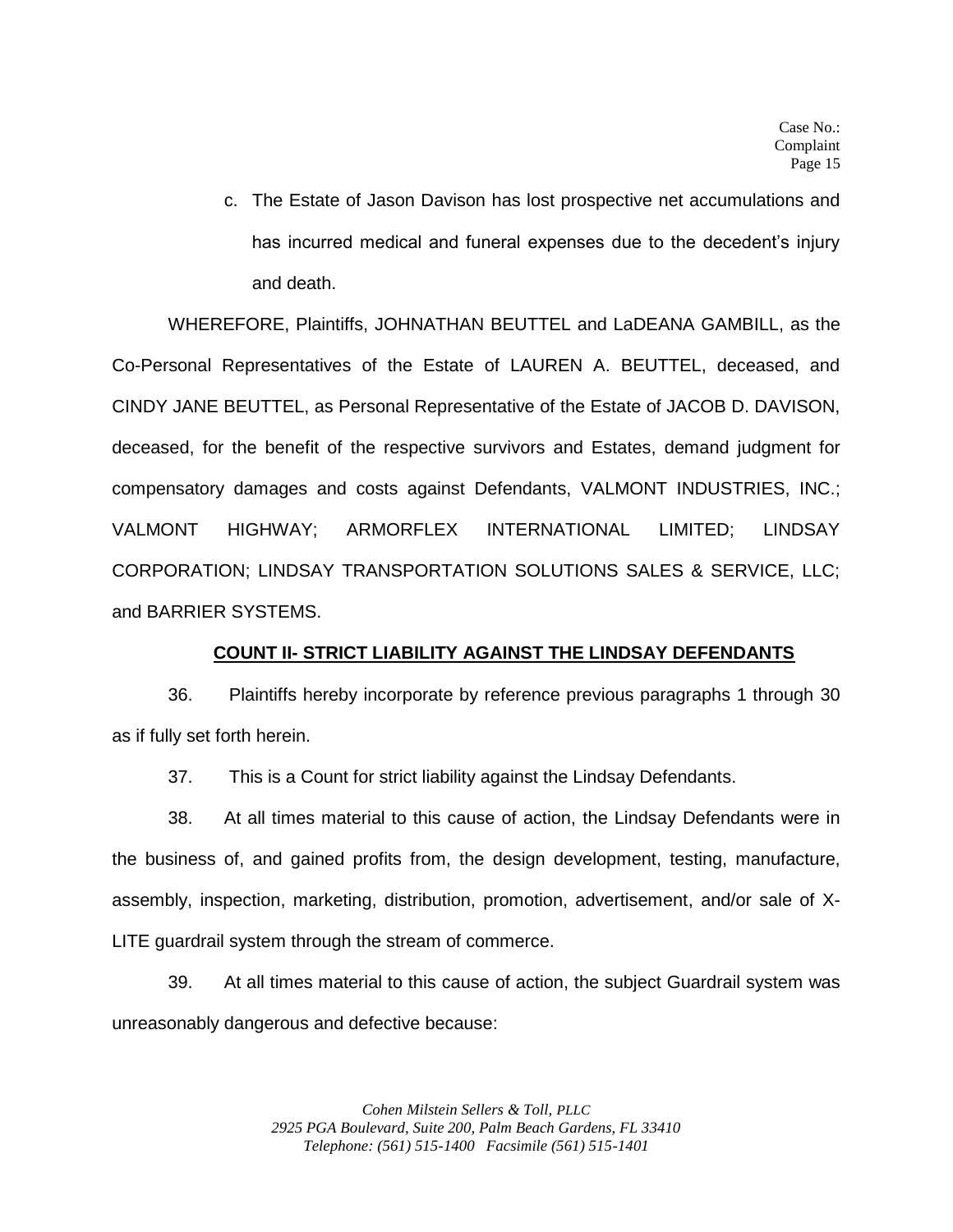- a. The Lindsay Defendants failed to use due care in the design, development, manufacture, assembly, testing, inspection, marketing, promotion, distribution, advertising, sale, and/or processing of the Subject Guardrail and its component parts, in order to avoid the aforementioned risks to individuals;
- b. The Lindsay Defendants failed to adequately warn foreseeable purchasers, installers, and end users of the unreasonable dangerous and defective condition(s) of the X-LITE end terminal, despite the fact that they knew or should have known of the unreasonably dangerous condition(s);
- c. The Lindsay Defendants failed to disclose known problems and defects;
- d. The Lindsay Defendants marketed the X-LITE as safe;
- e. The Lindsay Defendants failed to adequately provide proper and clear installation, maintenance, and repair instruction manuals, and failed to provide adequate warnings;
- f. The Lindsay Defendants failed to comply with reasonable and necessary guidelines, including those of the Department of Transportation, the Federal Highway Administration, and the NCHRP;
- g. The Lindsay Defendants failed to design and/or manufacture the X-LITE end terminal according to the specifications created by the Texas Transportation Institute and approved the Department of Transportation, the Federal Highway Administration, and/or the NCHRP;
- h. The Lindsay Defendants failed to make timely corrections to the design of the subject guardrail to correct the guardrail system;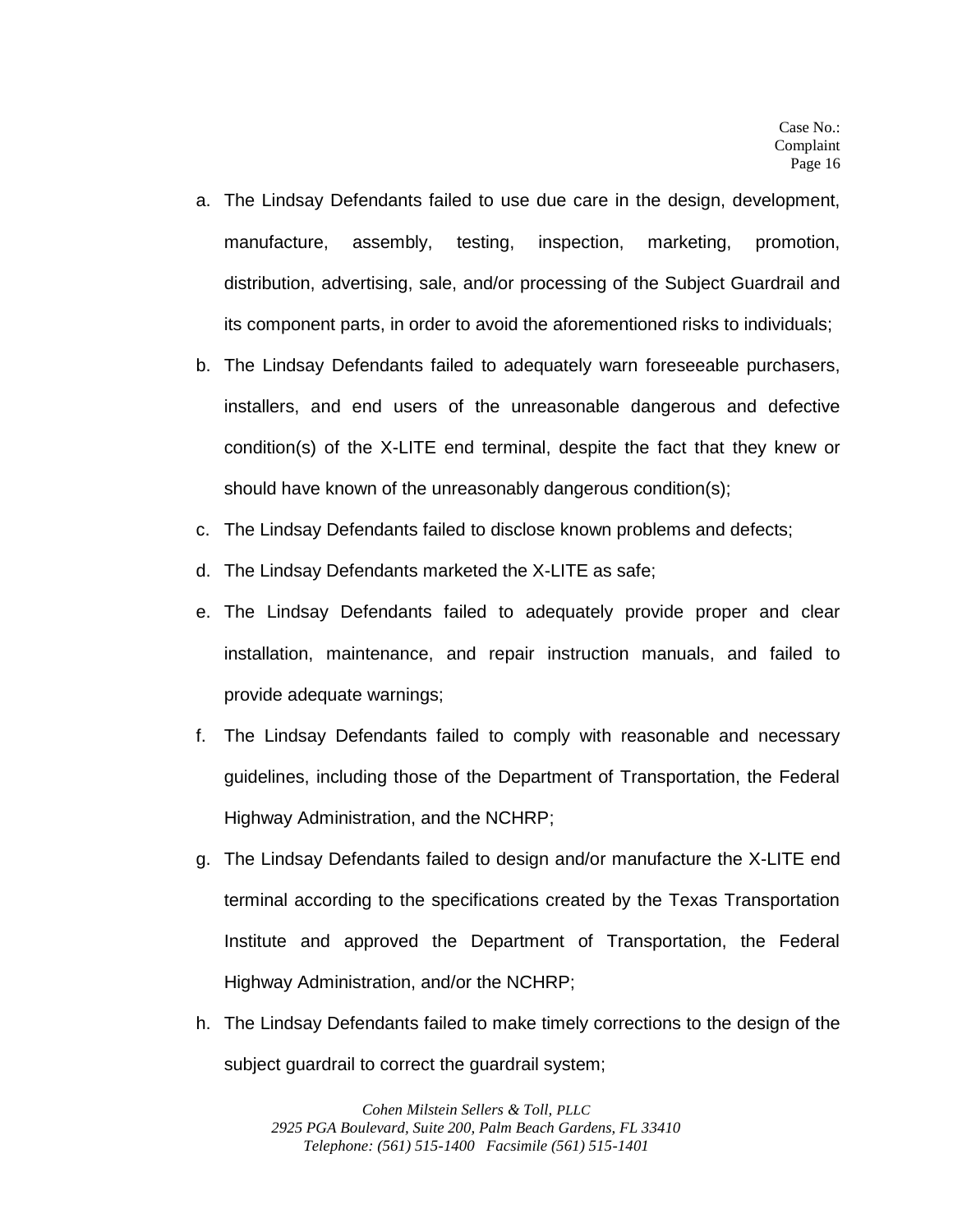- i. The Lindsay Defendants failed to adequately identify and mitigate the hazards associate with the guardrail system in accordance with good engineering practices;
- j. The Lindsay Defendants failed to adequately test the subject guardrail system, including the head and rail system to ensure it provided foreseeable owners and passengers of the motoring public with reasonable safety in foreseeable impacts;
- k. The Lindsay Defendants manipulated, misrepresented, and/or concealed testing data pertaining to the subject guardrail system;
- l. The Lindsay Defendants failed to disclose known problems and defects;
- m. The Lindsay Defendants failed to meet or exceed internal corporate guidelines;
- n. The Lindsay Defendants failed to recall the guardrail system or, alternatively, retrofit the guardrail system to provide reasonable safety for the motoring public; and
- o. The Lindsay Defendants failed to recall the X-LITE end terminal to enhance safety.

40. The Lindsay Defendants designed, developed, manufactured, assembled, tested, inspected, marketed, promoted, distributed, advertised, sold, and/or processed the guardrail system and/or its component parts that is the subject of this litigation with unintended and unreasonably dangerous defects, which unintended and unreasonably dangerous defects were present in the guardrail system and/or its component parts when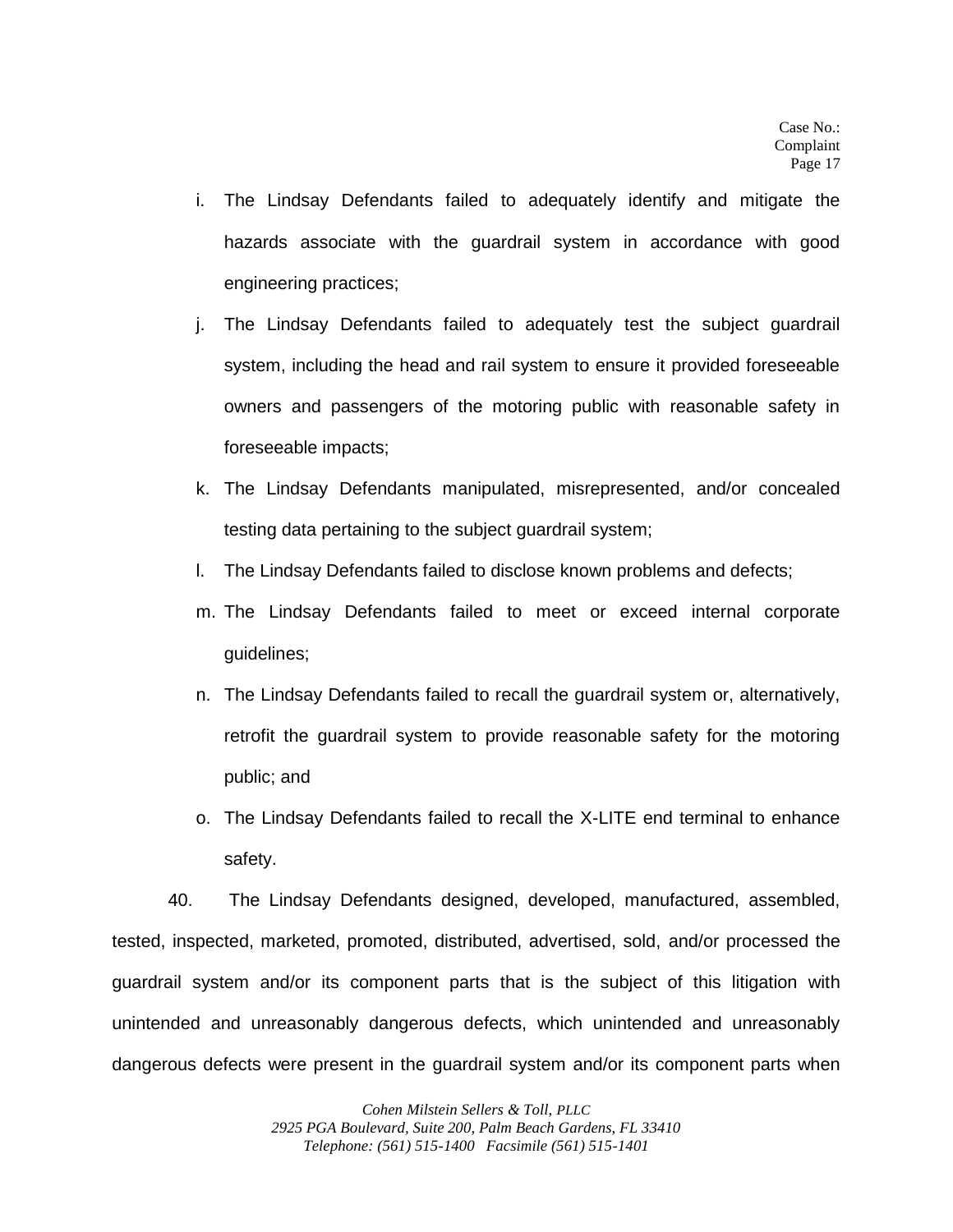the Defendants placed the guardrail system and/or its component parts into the stream of commerce.

41. The subject guardrail did not undergo any material change or alteration from the time of sale through, up to and including, the time of the aforementioned crash.

42. As a direct and proximate result of the Lindsay Defendants negligence, Lauren Beuttel suffered fatal injuries and the Defendants are responsible for her death and damages as set forth below:

- a. Johnathan Beuttel, the surviving parent of Lauren Beuttel, deceased, has suffered and will continue to suffer mental and physical suffering, loss of society and companionship, and all other damages and expenses allowed under Tennessee law;
- b. LaDeana Gambill, the surviving parent of Lauren Beuttel, deceased, has suffered and will continue to suffer mental and physical suffering, loss of society and companionship, and all other damages and expenses allowed under Tennessee law; and
- c. The Estate of Lauren Beuttel has lost prospective net accumulations and has incurred medical and funeral expenses due to the decedent's injury and death.

43. As a direct and proximate result of the Lindsay Defendants' negligence, Jacob Davison suffered fatal injuries and the Defendants are responsible for his death and damages as set forth below: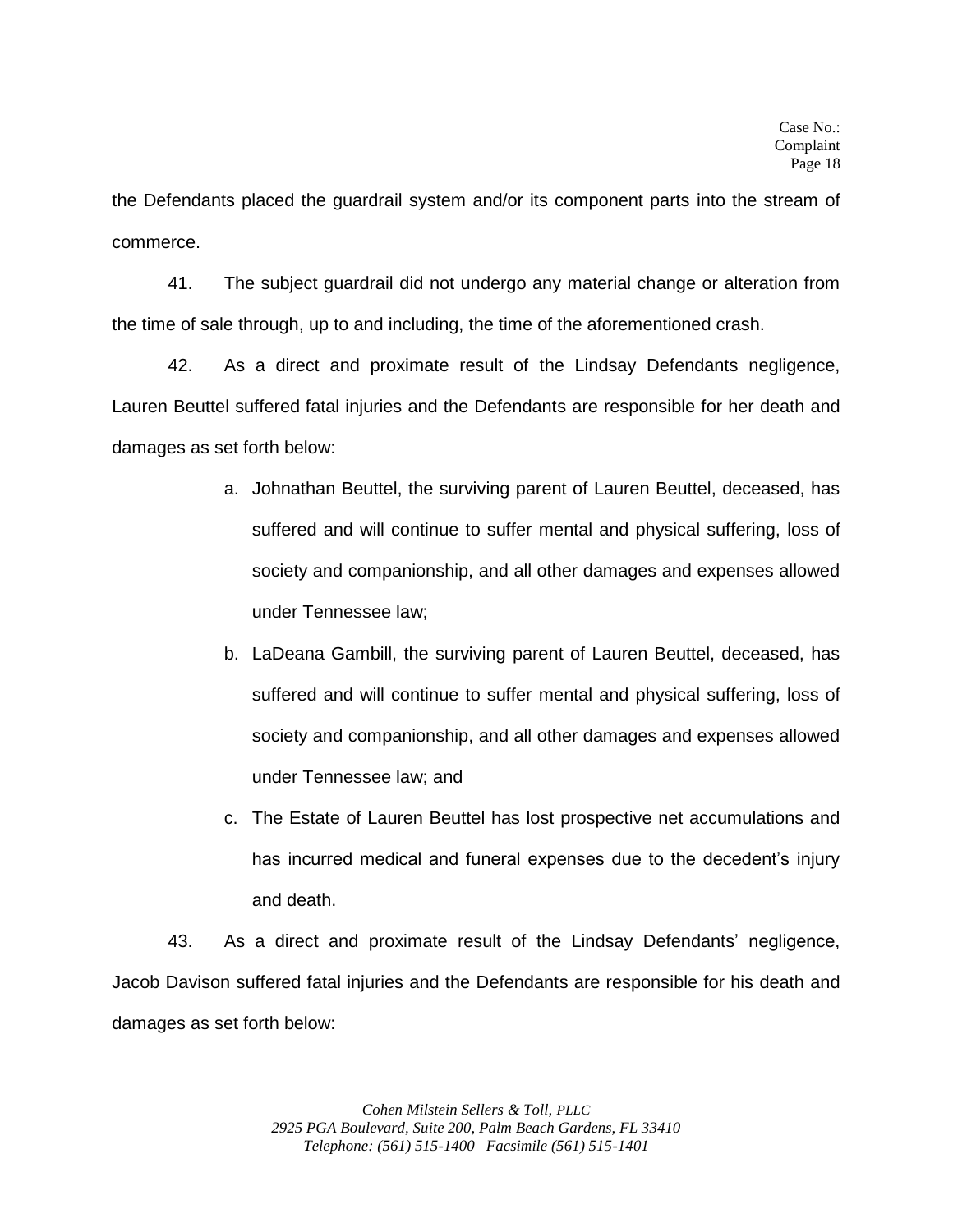- a. Cindy Jane Beuttel, the surviving parent of Jacob Davison, deceased, has suffered and will continue to suffer mental and physical suffering, loss of society and companionship, and all other damages and expenses allowed under Tennessee law;
- b. Donald Vernan Davison, the surviving parent of Jacob Davison, deceased, has suffered and will continue to suffer mental and physical suffering, loss of society and companionship, and all other damages and expenses allowed under Tennessee law; and
- c. The Estate of Jason Davison has lost prospective net accumulations and has incurred medical and funeral expenses due to the decedent's injury and death.

WHEREFORE, Plaintiffs, JOHNATHAN BEUTTEL and LaDEANA GAMBILL, as the Co-Personal Representative of the Estate of LAUREN A. BEUTTEL, deceased, and CINDY JANE BEUTTEL, as the Personal Representative of the Estate of JACOB D. DAVISON, deceased, for the benefit of the respective survivors and Estates demand judgment for compensatory damages and costs against Defendants, VALMONT INDUSTRIES, INC.; VALMONT HIGHWAY; ARMORFLEX INTERNATIONAL LIMITED; LINDSAY CORPORATION; LINDSAY TRANSPORTATION SOLUTIONS SALES & SERVICE, LLC; and BARRIER SYSTEMS.

## **COUNT III: NEGLIGENCE OF CUMBERLAND GUARDRAIL**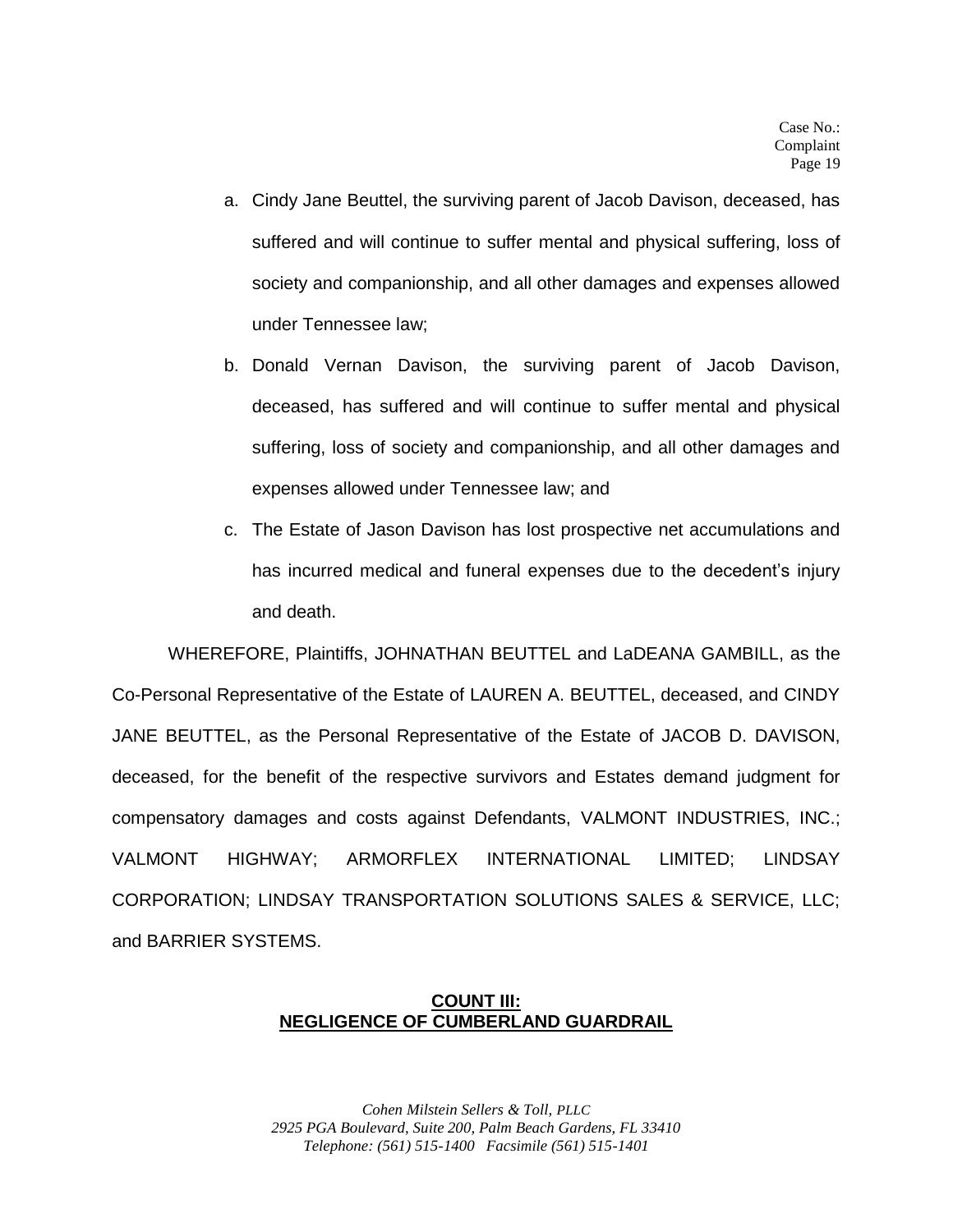44. Plaintiffs hereby incorporate by reference previous paragraphs 1 through 30 as if fully set forth herein.

45. Defendant Cumberland contracted with the Tennessee Department of Transportation ("TDOT") to complete TDOT projects of adding, installing, inspecting, maintaining, repairing, replacing, and/or overseeing the subject guardrail on I-40 in Cumberland County, Tennessee.

54. Cumberland had a duty to properly install, inspect, maintain, repair, monitor, and/or oversee such projects in a manner so as to protect individuals such as Lauren Beuttel and Jacob Davison from unnecessary and unreasonable risks.

55. Cumberland knew or should have known by the exercise of reasonable care that the Guardrail was not properly installed and secured such that upon impact at highway speed, it would separate allowing for a failure of the Guardrail system and thus allow intrusion of the guardrail into the subject vehicle.

- 46. Cumberland breached its duty in one of more of the following ways:
- a. Failing to properly install, construct, maintain, repair, monitor, and/or inspect the subject Guardrail/X-LITE end terminal;
- b. Failing to discover the hazardous and unsafe condition of the subject Guardrail/X-LITE end terminal;
- c. Failing to correct the hazardous and unsafe condition of the subject Guardrail/X-LITE end terminal; and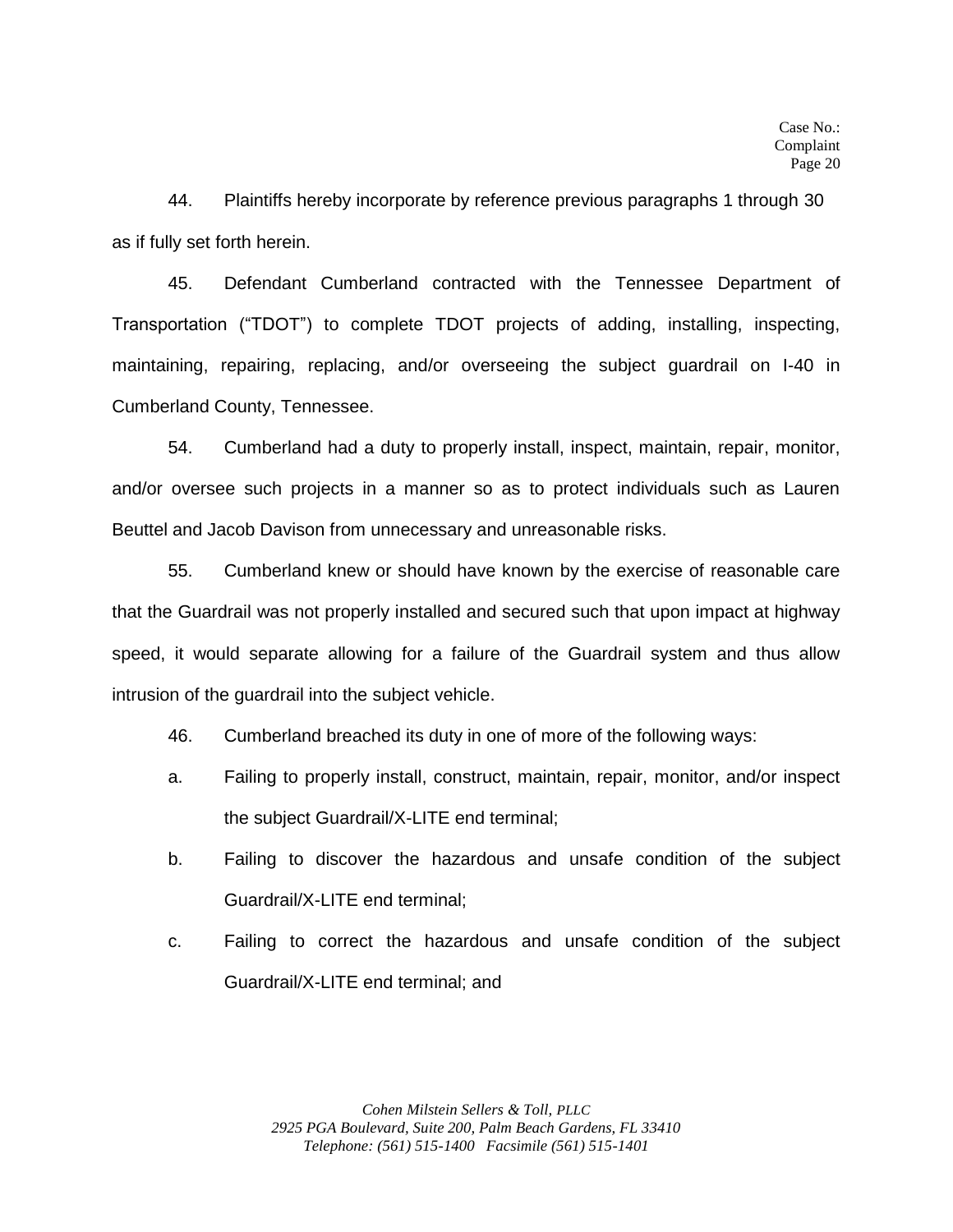d. Failing to ensure its agents, subcontractors, and/or employees properly installed, constructed, maintained, repaired and/or inspected the subject Guardrail/X-LITE end terminal.

47. Cumberland's acts and/or omissions created an unreasonable risk of injuries to vehicle occupants and the motoring public, including Lauren Beuttel and Jacob Davison.

48. As a direct and proximate result of Cumberland's negligence, Lauren Beuttel suffered fatal injuries and the Defendant is responsible for her death and damages as set forth below:

- a. Johnathan Beuttel, the surviving parent of Lauren Beuttel, deceased, has suffered and will continue to suffer mental and physical suffering, loss of society and companionship, and all other damages and expenses allowed under Tennessee law;
- b. LaDeana Gambill, the surviving parent of Lauren Beuttel, deceased, has suffered and will continue to suffer mental and physical suffering, loss of society and companionship, and all other damages and expenses allowed under Tennessee law;
- c. The Estate of Lauren Beuttel has lost prospective net accumulations and has incurred medical and funeral expenses due to the decedent's injury and death.

49. As a direct and proximate result of Cumberland's negligence, Jacob Davison suffered fatal injuries and the Defendant is responsible for his death and damages as set forth below: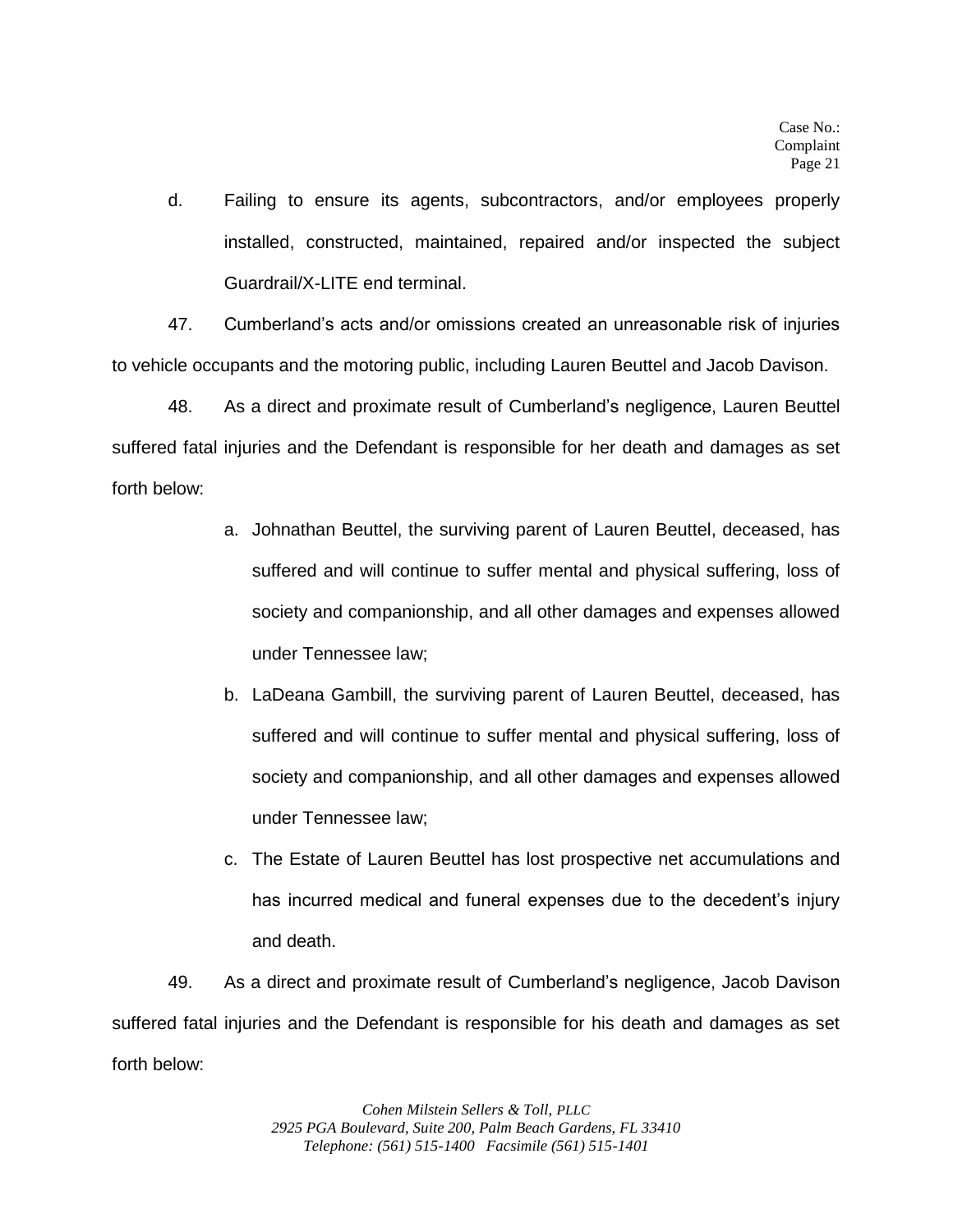- a. Cindy Jane Beuttel, the surviving parent of Jacob Davison, deceased, has suffered and will continue to suffer mental and physical suffering, loss of society and companionship, and all other damages and expenses allowed under Tennessee law;
- b. Donald Vernan Davison, the surviving parent of Jacob Davison, deceased, has suffered and will continue to suffer mental and physical suffering, loss of society and companionship, and all other damages and expenses allowed under Tennessee law; and
- c. The Estate of Jason Davison has lost prospective net accumulations and has incurred medical and funeral expenses due to the decedent's injury and death.

WHEREFORE, Plaintiffs, JOHNATHAN BEUTTEL and LaDEANA GAMBILL, as the Co-Personal Representative of the Estate of LAUREN A. BEUTTEL, deceased, and CINDY JANE BEUTTEL, as the Personal Representative of the Estate of JACOB D. DAVISON, deceased, for the benefit of the respective survivors and Estates demand judgment for compensatory damages and costs against Defendant CUMBERLAND GUARDRAIL.

Respectfully submitted,

THEODORE J. LEOPOLD, ESQ. Florida Bar No: 705608 [tleopold@cohenmilstein.com](mailto:tleopold@cohenmilstein.com) Pro Hac Pending LESLIE M. KROEGER, ESQ. Florida Bar No: 989762